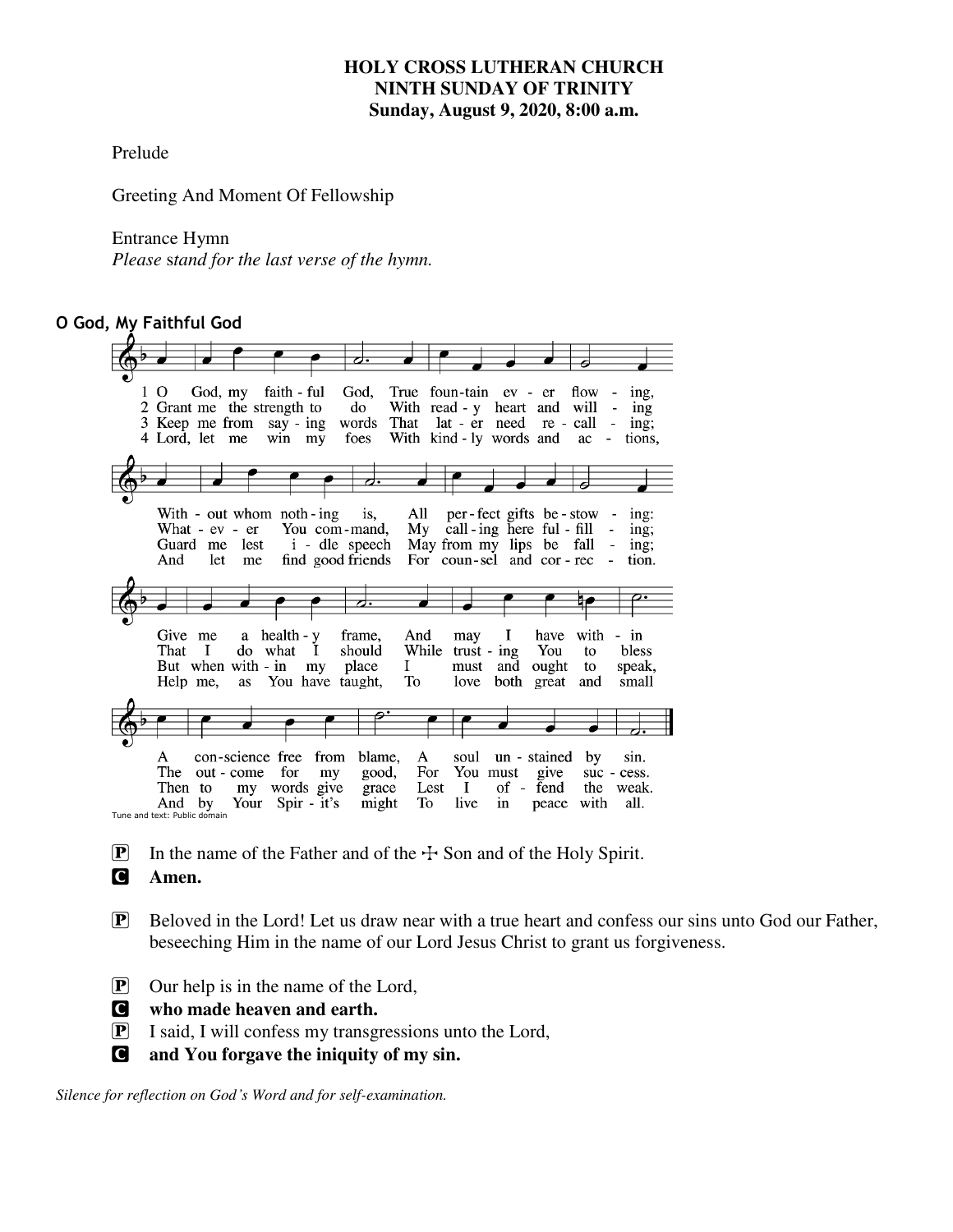- P O almighty God, merciful Father,
- C **I, a poor, miserable sinner, confess unto You all my sins and iniquities with which I have ever offended You and justly deserved Your temporal and eternal punishment. But I am heartily sorry for them and sincerely repent of them, and I pray You of Your boundless mercy and for the sake of the holy, innocent, bitter sufferings and death of Your beloved Son, Jesus Christ, to be gracious and merciful to me, a poor, sinful being.**
- $\boxed{\mathbf{P}}$  Upon this your confession, I, by virtue of my office, as a called and ordained servant of the Word, announce the grace of God unto all of you, and in the stead and by the command of my Lord Jesus Christ I forgive you all your sins in the name of the Father and of the  $\pm$  Son and of the Holy Spirit.
- C **Amen.**

# Service of the Word



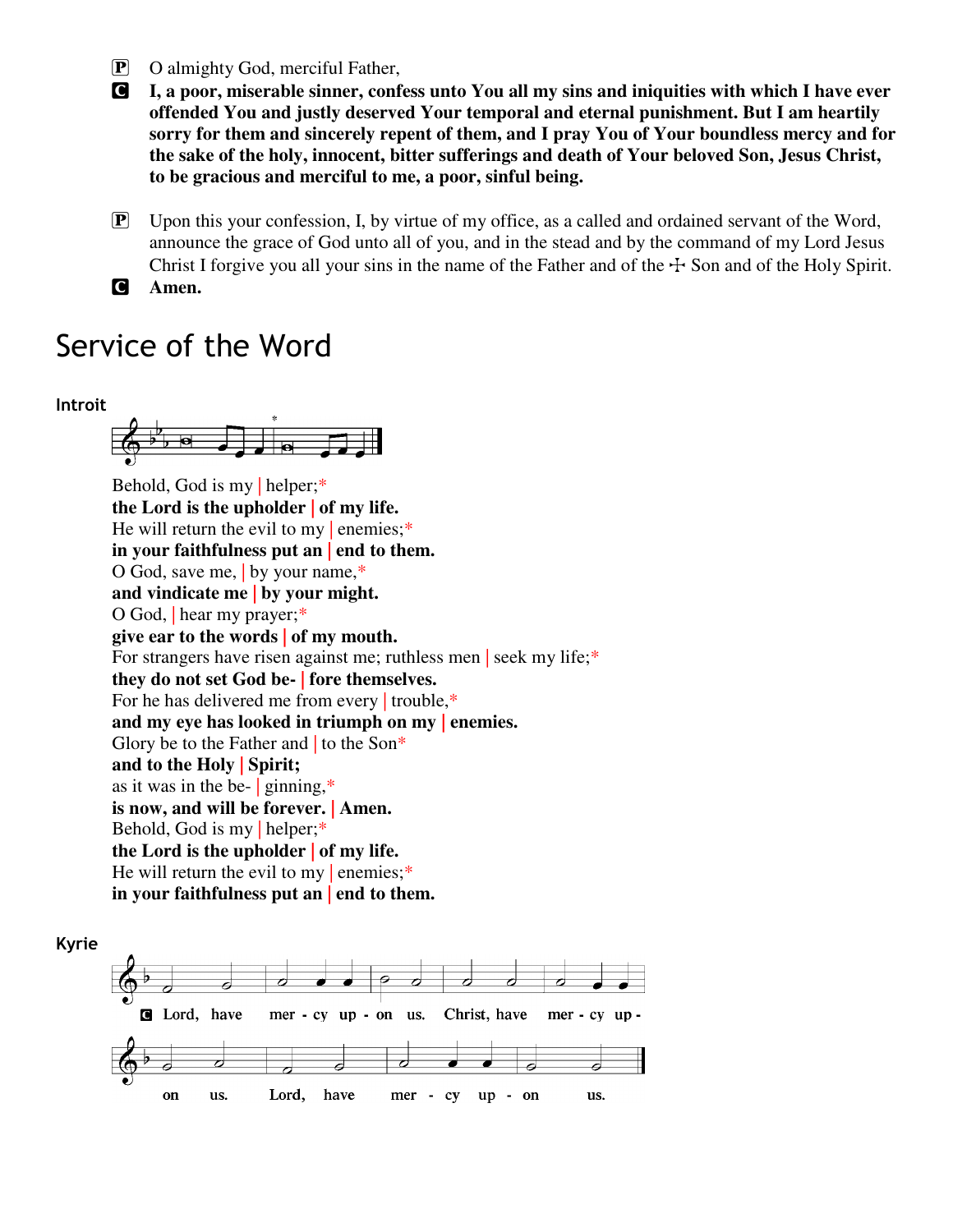| <b>Gloria in Excelsis</b> |                                                                          |
|---------------------------|--------------------------------------------------------------------------|
|                           |                                                                          |
|                           | $\boldsymbol{\Omega}$<br>⊖                                               |
| $ {\bf P} $               | Glory be to God on high: <b>@</b> and on earth peace, good - will toward |
|                           |                                                                          |
|                           | $\bullet$<br>$\overline{\mathbf{a}}$<br>d<br>Ō                           |
|                           | We praise Thee,<br>we bless Thee, we wor-ship<br>Thee,<br>men.           |
|                           |                                                                          |
|                           | ø<br>σ<br>$\Omega$                                                       |
|                           | we glorify Thee, we give thanks to Thee, for<br>Thy great<br>glory.      |
|                           | O<br>$\mathbf o$                                                         |
|                           | o<br>О                                                                   |
|                           | O Lord God, heav'n-ly<br>King,<br>God the Fa-ther<br>Al - mighty.        |
|                           | $\mathbf \Omega$                                                         |
|                           | ы<br>$\Omega$                                                            |
|                           | O Lord,<br>the only begotten Son,<br>$Je -$<br>sus<br>Christ;            |
|                           | Ю<br>Ω                                                                   |
|                           | $\mathbf \sigma$                                                         |
|                           | O Lord God, Lamb of God,<br>Son<br>the<br>of<br>Father,                  |
|                           | 0                                                                        |
|                           | $\overline{\mathbf{p}}$<br>Þ<br>6<br>Θ                                   |
|                           | that takest away the sin of the world, have mercy up-on<br>us.           |
|                           | Θ                                                                        |
|                           | п<br>Ō<br>6<br>$\ddot{\phantom{1}}$                                      |
|                           | Thou that takest away the sin of the world,<br>re-ceive our<br>prayer.   |
|                           | $\bullet$                                                                |
|                           | ¤<br>о<br>0                                                              |
|                           | Thou that sittest at the right hand of God the Father,<br>have mercy up- |
|                           |                                                                          |
|                           | $\mathbf o$<br>Ο<br>$\bullet$<br>σ<br>N<br>O<br>$\overline{\mathbf{O}}$  |
|                           | For Thou only art holy; Thou on - ly<br>art the Lord.<br>on<br>us.       |
|                           |                                                                          |
|                           | $\bullet$<br>bt<br><b>d</b><br>Ο<br>r,                                   |
|                           | O Christ, with the<br>$Ho - ly$<br>Thou only,<br>Ghost,                  |
|                           |                                                                          |
|                           | ø<br>σ<br>$\boldsymbol{\sigma}$<br>0<br>⊖                                |
|                           | art most high in the glory of<br>God the Father.<br>A - men.             |

# **Salutation and Collect of the Day**

- P The Lord be with you.
- C **And with thy spirit.**
- P Let us pray.

Let Your merciful ears, O Lord, be open to the prayers of Your humble servants; and that they may obtain their petitions, make them to ask such things as shall please You; through Jesus Christ, Your Son, our Lord, who lives and reigns with You and the Holy Spirit, one God, now and forever.

C **Amen.**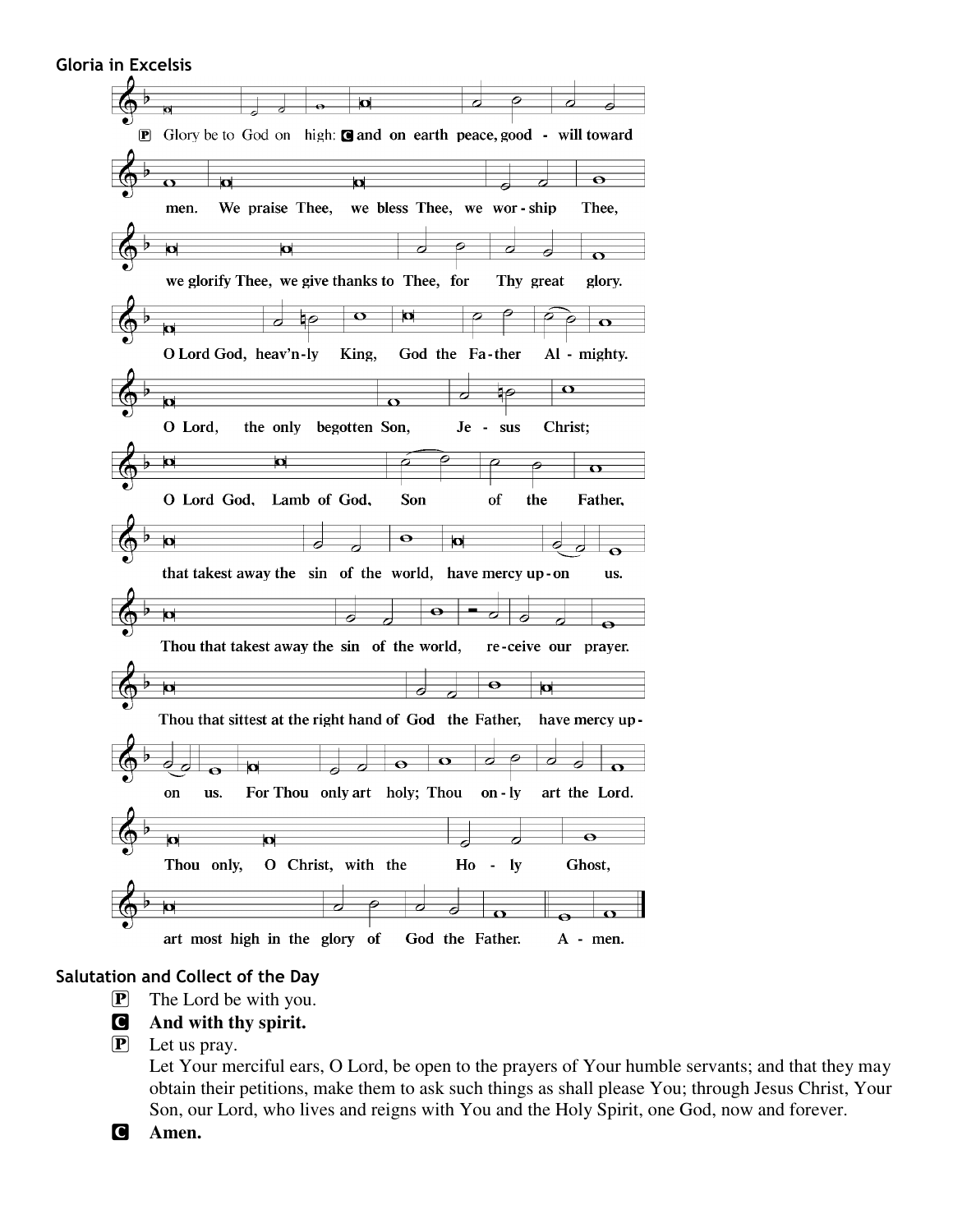### **Old Testament Reading** *2 Samuel 22:26–34*

<sup>26</sup> With the merciful you show yourself merciful; with the blameless man you show yourself blameless;  $27$  with the purified you deal purely, and with the crooked you make yourself seem tortuous.  $28$ You save a humble people, but your eyes are on the haughty to bring them down. <sup>29</sup>For you are my lamp, O LORD, and my God lightens my darkness.  $30$ For by you I can run against a troop, and by my God I can leap over a wall. <sup>31</sup>This God—his way is perfect; the word of the LORD proves true; he is a shield for all those who take refuge in him. <sup>32</sup> For who is God, but the LORD? And who is a rock, except our God? <sup>33</sup>This God is my strong refuge and has made my way blameless. <sup>34</sup>He made my feet like the feet of a deer

and set me secure on the heights."

A This is the Word of the Lord.

C **Thanks be to God.** 

**Epistle** *1 Corinthians 10:6–13*

<sup>6</sup>Now these things took place as examples for us, that we might not desire evil as they did. <sup>7</sup>Do not be idolaters as some of them were; as it is written, "The people sat down to eat and drink and rose up to play." <sup>8</sup>We must not indulge in sexual immorality as some of them did, and twenty-three thousand fell in a single day. <sup>9</sup>We must not put Christ to the test, as some of them did and were destroyed by serpents, <sup>10</sup> nor grumble, as some of them did and were destroyed by the Destroyer. <sup>11</sup> Now these things happened to them as an example, but they were written down for our instruction, on whom the end of the ages has come. <sup>12</sup>Therefore let anyone who thinks that he stands take heed lest he fall. <sup>13</sup>No temptation has overtaken you that is not common to man. God is faithful, and he will not let you be tempted beyond your ability, but with the temptation he will also provide the way of escape, that you may be able to endure it.



C **Thanks be to God.** 

*Stand* 

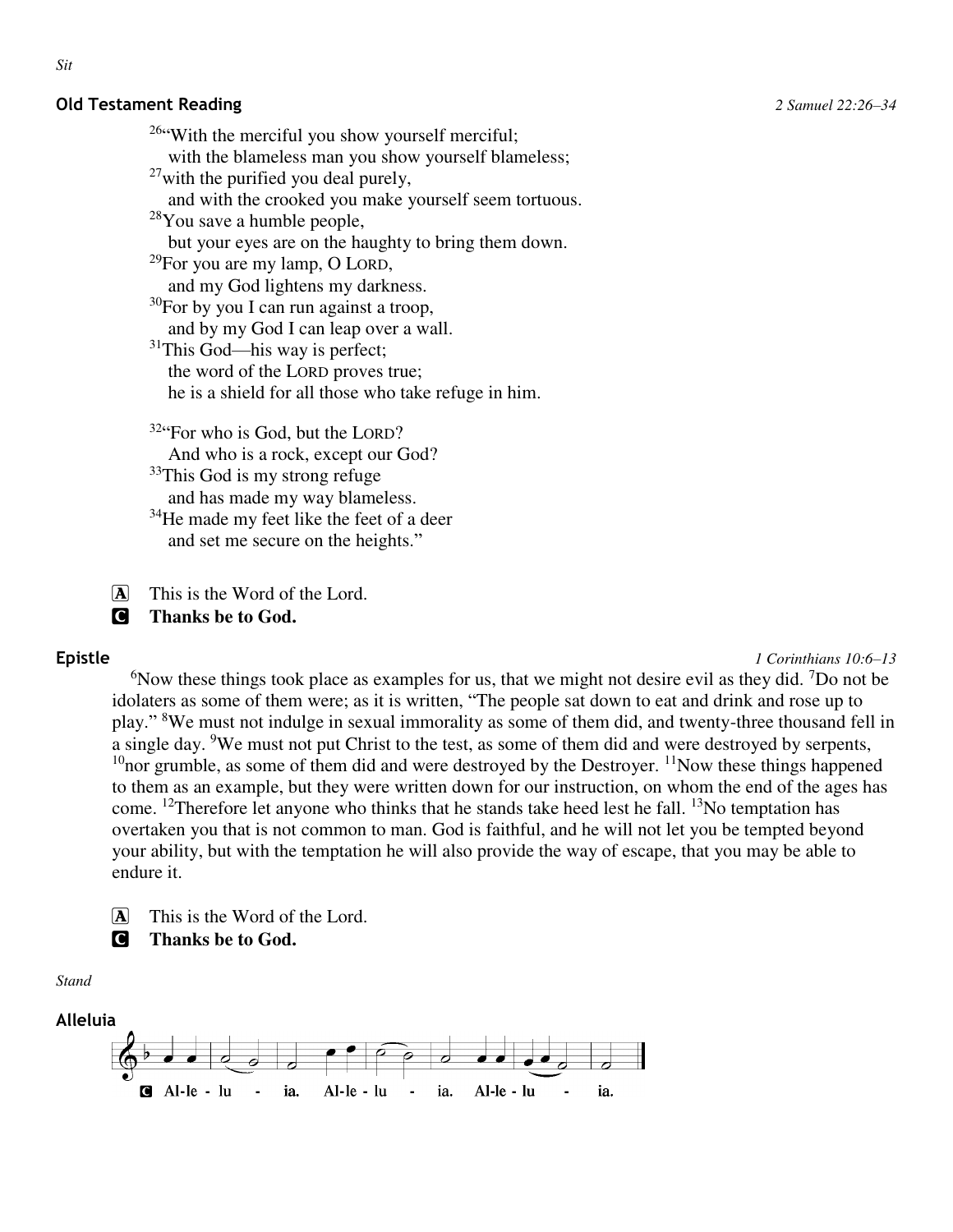#### **Holy Gospel**

P The Holy Gospel according to St. Luke, the sixteenth chapter.



<sup>1</sup>[Jesus] also said to the disciples, "There was a rich man who had a manager, and charges were brought to him that this man was wasting his possessions. <sup>2</sup>And he called him and said to him, 'What is this that I hear about you? Turn in the account of your management, for you can no longer be manager.' <sup>3</sup>And the manager said to himself, 'What shall I do, since my master is taking the management away from me? I am not strong enough to dig, and I am ashamed to beg. <sup>4</sup>I have decided what to do, so that when I am removed from management, people may receive me into their houses.' <sup>5</sup>So, summoning his master's debtors one by one, he said to the first, 'How much do you owe my master?' <sup>6</sup>He said, 'A hundred measures of oil.' He said to him, 'Take your bill, and sit down quickly and write fifty.' <sup>7</sup>Then he said to another, 'And how much do you owe?' He said, 'A hundred measures of wheat.' He said to him, 'Take your bill, and write eighty.' <sup>8</sup>The master commended the dishonest manager for his shrewdness. For the sons of this world are more shrewd in dealing with their own generation than the sons of light. <sup>9</sup>And I tell you, make friends for yourselves by means of unrighteous wealth, so that when it fails they may receive you into the eternal dwellings."

P This is the Gospel of the Lord.



#### **Nicene Creed**

C **I believe in one God,** 

 **the Father Almighty, maker of heaven and earth and of all things visible and invisible.** 

**And in one Lord Jesus Christ, the only-begotten Son of God, begotten of His Father before all worlds, God of God, Light of Light, very God of very God, begotten, not made, being of one substance with the Father, by whom all things were made; who for us men and for our salvation came down from heaven and was incarnate by the Holy Spirit of the virgin Mary and was made man; and was crucified also for us under Pontius Pilate. He suffered and was buried. And the third day He rose again according to the Scriptures and ascended into heaven and sits at the right hand of the Father. And He will come again with glory to judge both the living and the dead, whose kingdom will have no end.**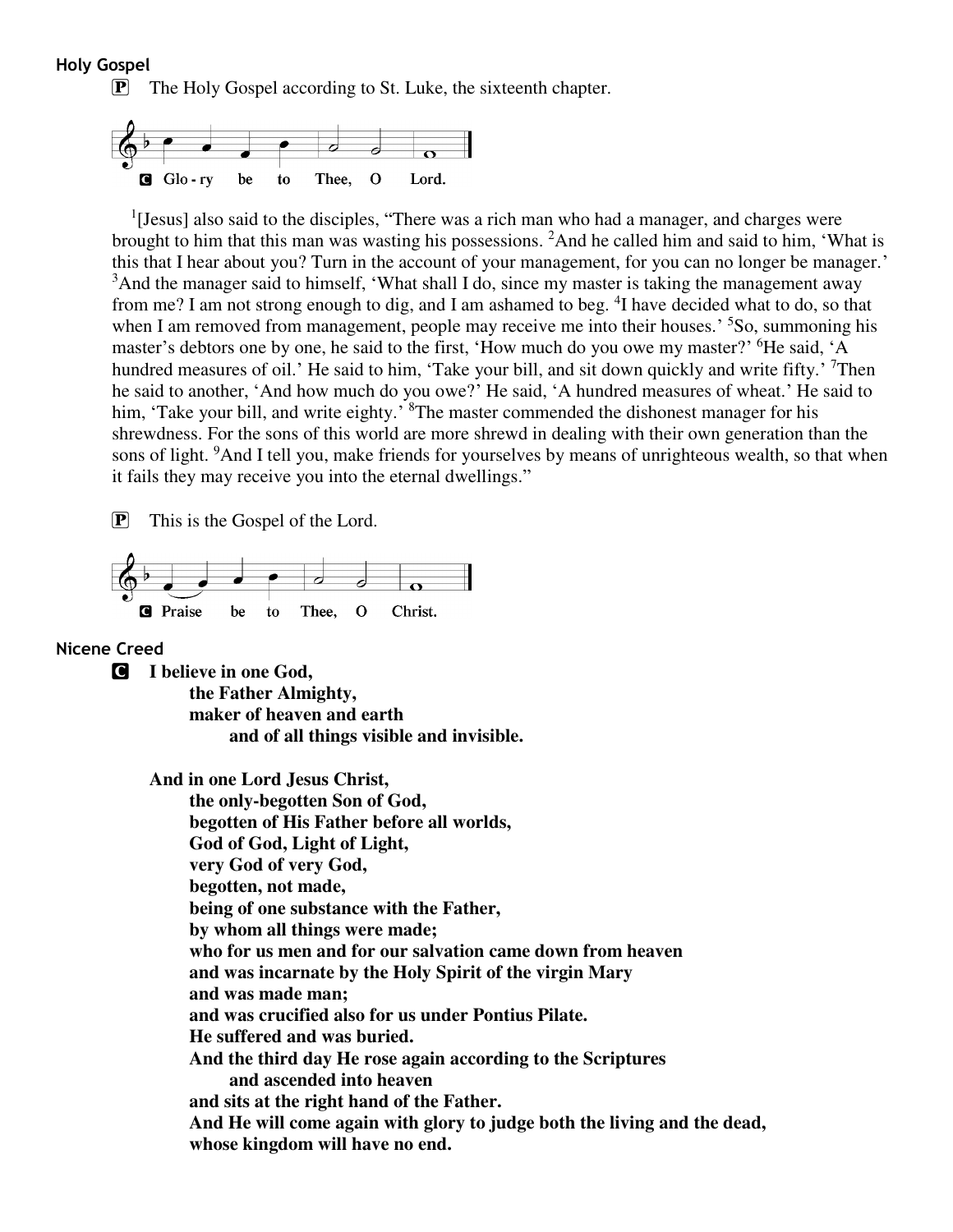**And I believe in the Holy Spirit,** 

 **the Lord and giver of life,** 

 **who proceeds from the Father and the Son,** 

 **who with the Father and the Son together is worshiped and glorified, who spoke by the prophets.** 

 **And I believe in one holy Christian and apostolic Church,** 

 **I acknowledge one Baptism for the remission of sins,** 

 **and I look for the resurrection of the dead** 

and the life  $\div$  of the world to come. Amen.



# **O Son of God, in Galilee**



**Sermon Pastor Matt Wallis** 

# **Offering**

*Stand* 

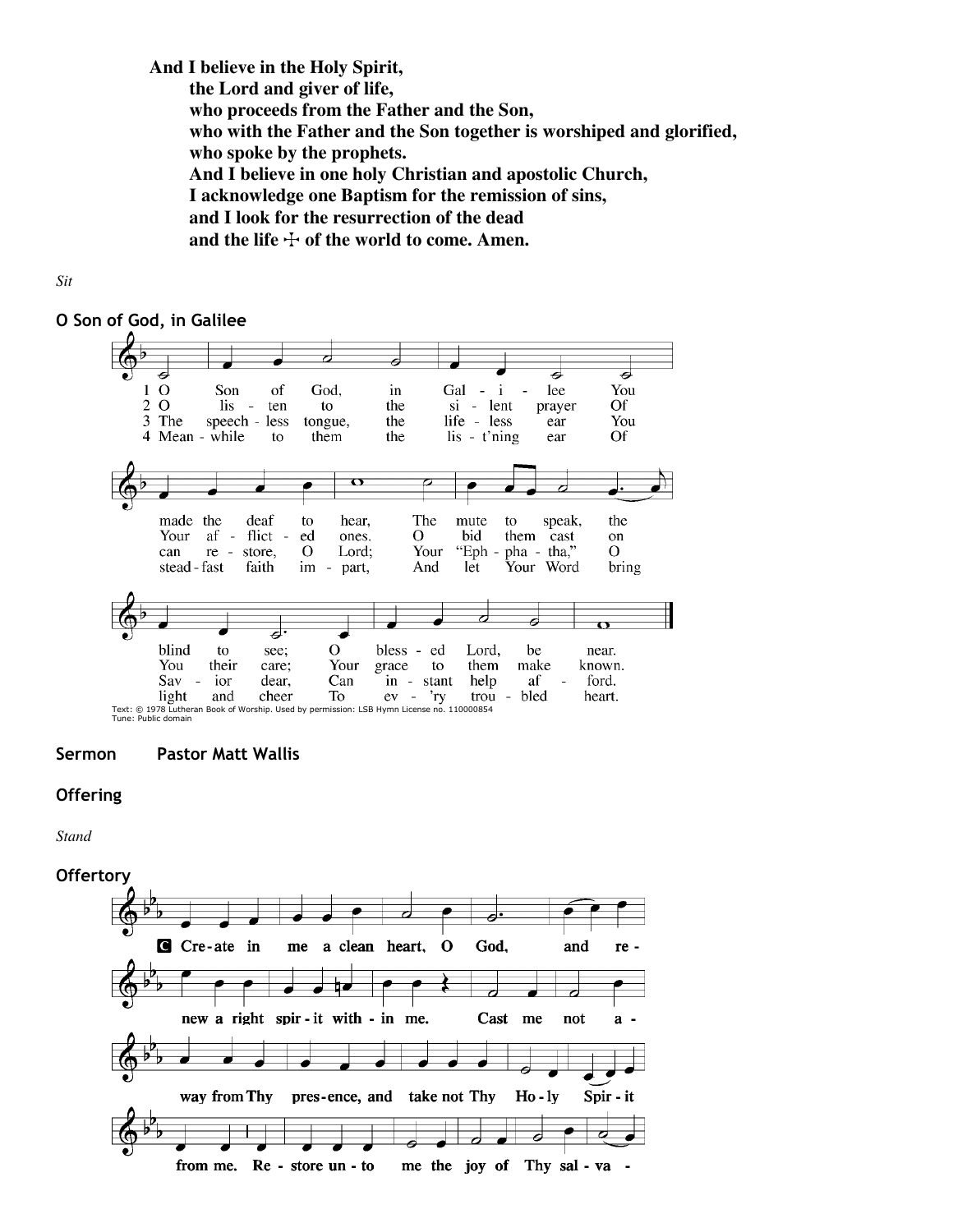

# **Prayer of the Church**

Let us pray for the whole people of God in Christ Jesus and for all people according to their needs. *After each portion of the prayers:* 

P Lord, in your mercy,

C **hear our prayer.** 

*The prayers conclude:* 

**P** Into your hands, O Lord, we commend all for whom we pray, trusting in your mercy; through your Son, Jesus Christ, our Lord.

C **Amen** 

# **Lord's Prayer**

- P Lord, remember us in Your kingdom and teach us to pray:
- C **Our Father who art in heaven, hallowed be Thy name, Thy kingdom come, Thy will be done on earth as it is in heaven; give us this day our daily bread; and forgive us our trespasses as we forgive those who trespass against us; and lead us not into temptation, but deliver us from evil. For Thine is the kingdom and the power and the glory forever and ever. Amen.**